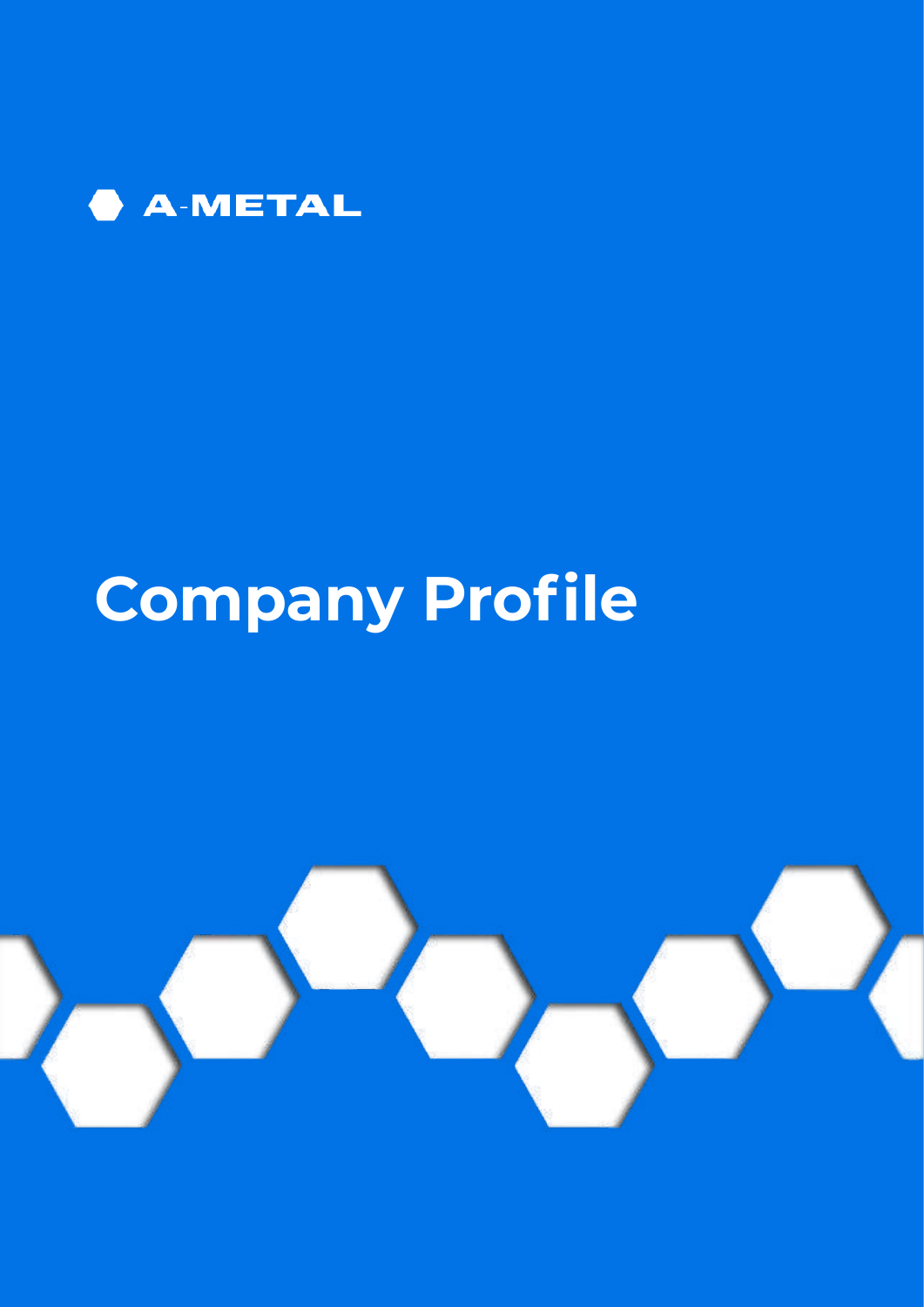

## Who We Are

Saudi Allied Metal Industries (A-Metal) is a leading Saudi metalwork industry that manufactures and distributes building materials and metal products used in construction.

Established in 2000, A-Metal's first industrial plant was inaugurated in 2001 in the First Estate of the industrial city of Jeddah. Its second, state-of-the-art, ISO certified, production plant became fully operational in 2015.



A-Metal is a major supplier to the Middle East and Africa, with a broad network of dealers and agents.

A-Metal is part of the Roots Group UK, a conglomerate of businesses connected through partial and total ownership.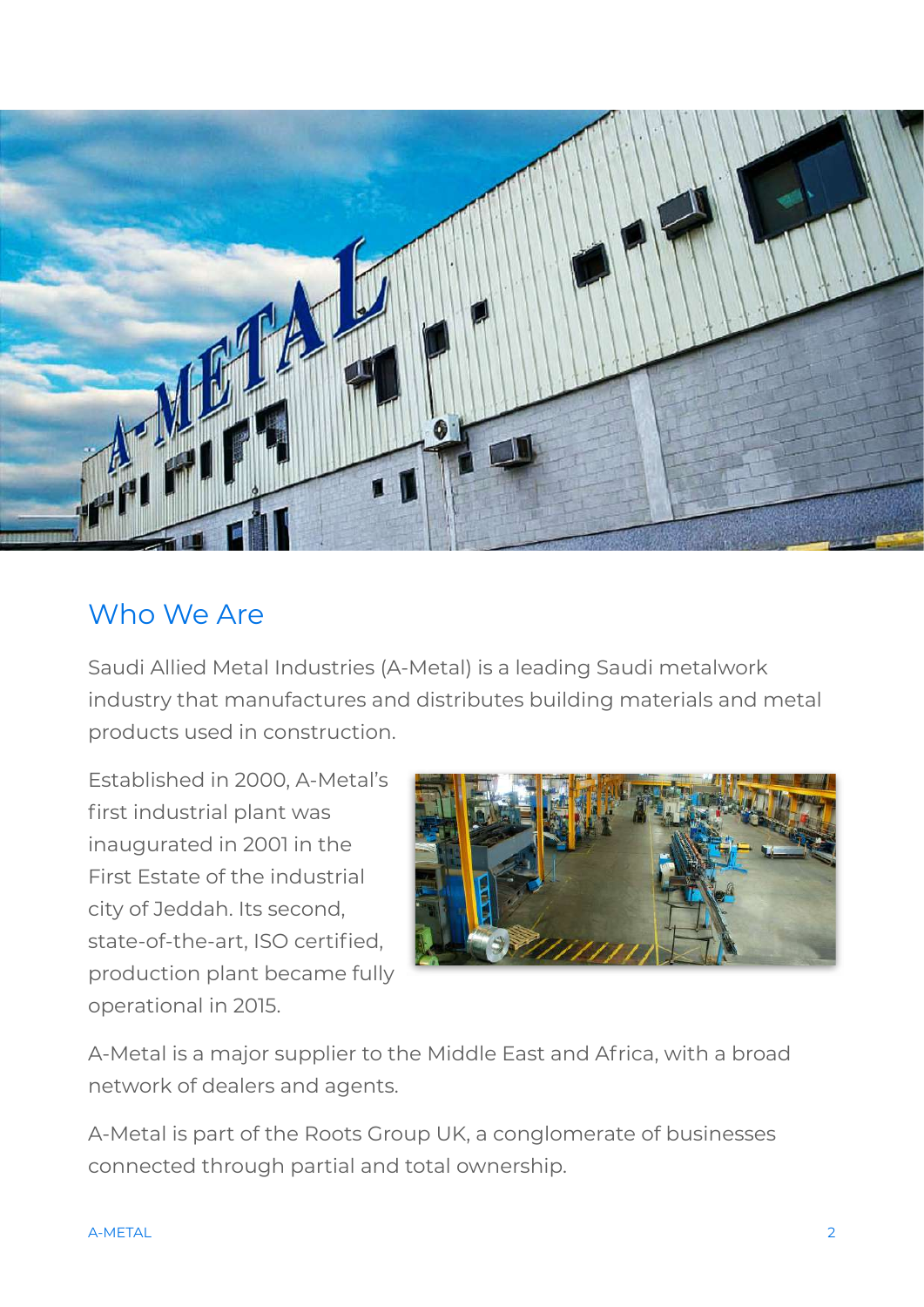

## What We Do

We make a wide range of products including: suspended ceiling grid and tiles, drywall partition and ceiling system, all types of bolts and nuts, mechanical fixing systems, cable trays and ladders, channels, balustrades and handrails, and many other metal products and accessories.

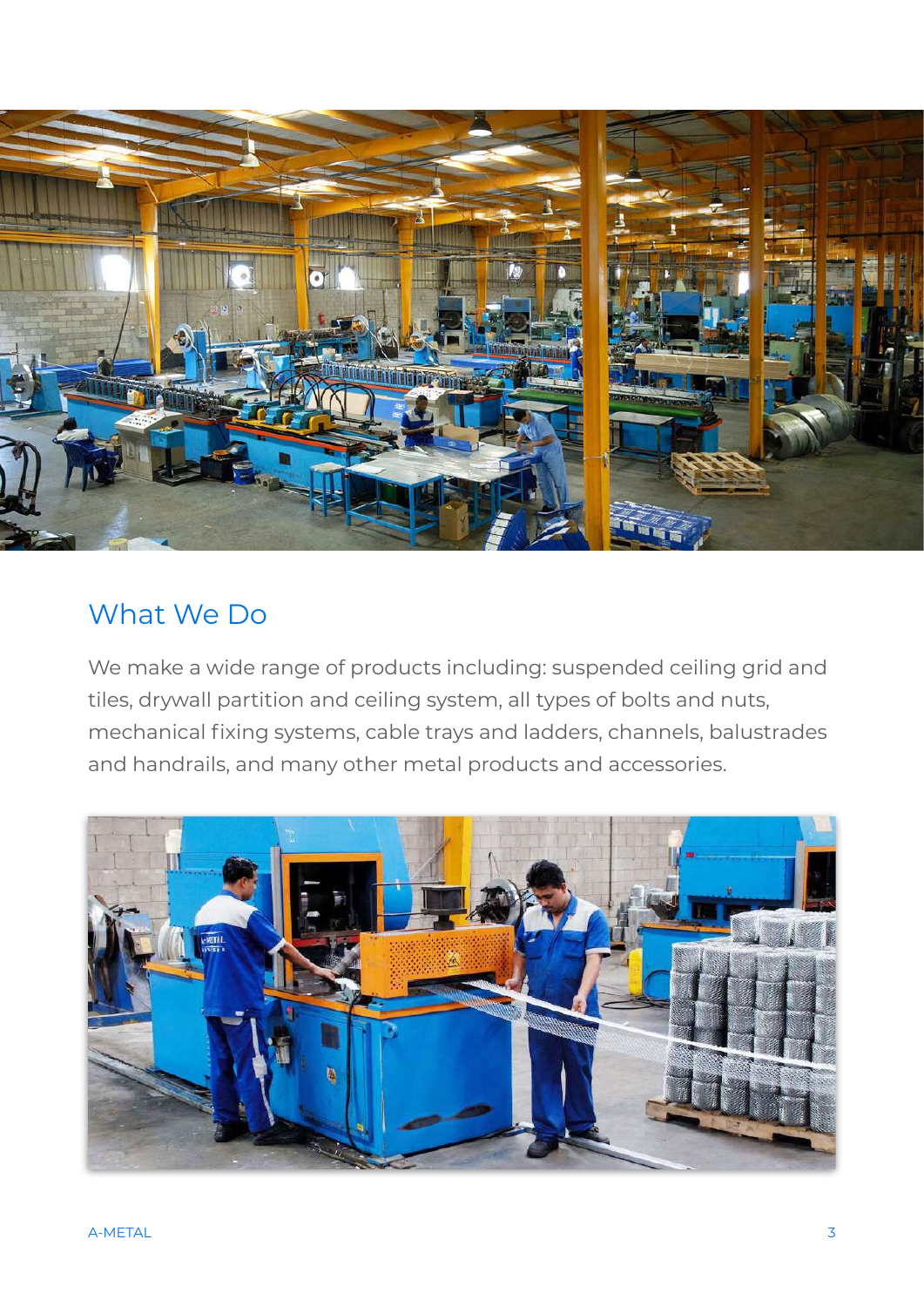# Our Clients

A-Metal caters to the needs of construction not only in the Gulf Cooperation Council (GCC) countries, but also across the Middle East and Africa and beyond, in Europe, the United States and Australia.

Markets we have served include: Saudi Arabia, UAE, Oman, Bahrain, Qatar, Jordan, Lebanon, Egypt, Algeria, Morocco, Turkey, Cyprus, the UK, France, Ireland, Malaysia, the United States and Australia.

Some of the prestigious companies we have worked with are: Al Salem Kitchen & Lighting, Al Salem York, Al Salem Schréder, Alessa Industries, AlHowaish, Almabani, Hidada, Juffali, Kabbani Group, Marble & Granite International, Mitsubishi, Saudi Binladin Group, Saudi Electricity Company, Saudi Oger and Sharqawi.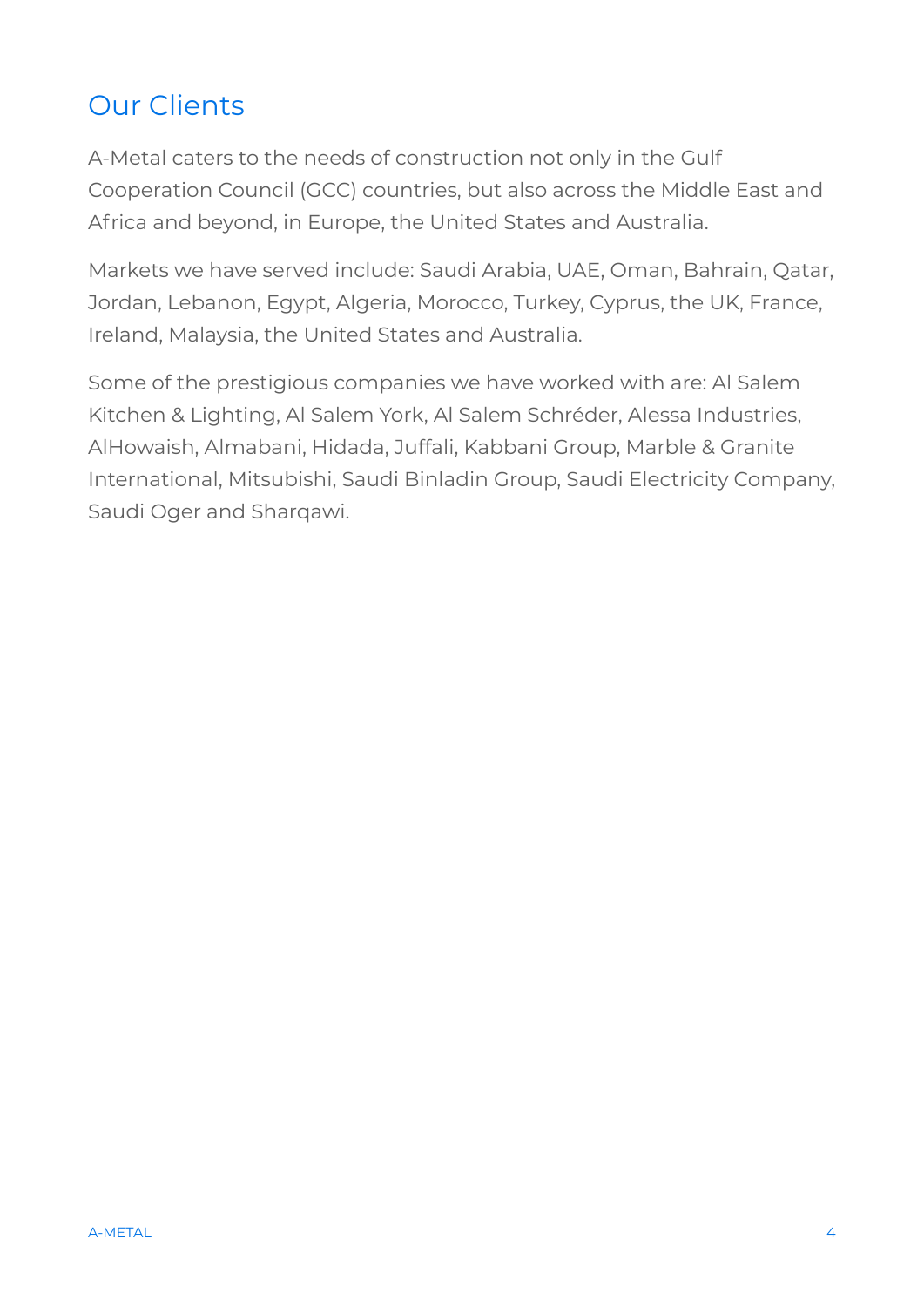



# Our Projects

We are proud to have contributed to many large-scale projects, both at home and around the world, including:

| Banque Saudi Fransi                                | Jeddah, KSA          |
|----------------------------------------------------|----------------------|
| Corniche Tower                                     | Jeddah, KSA          |
| King Abdullah University                           | Jeddah, KSA          |
| Dr. Soliman Fakeeh Hospital                        | Jeddah, KSA          |
| King Abdul Aziz Endowment Project (DOKAAE)         | Makkah, KSA          |
| Recladding of the Two Holy Mosques                 | Makkah & Medina, KSA |
| <b>Hyatt Regency</b>                               | Makkah, KSA          |
| <b>Gulf Cooperation Council Headquarters</b>       | Riyadh, KSA          |
| Ministry of Defense                                | Riyadh, KSA          |
| <b>VIP Royal Clinic</b>                            | Riyadh, KSA          |
| King Abdullah University of Science and Technology | Thuwal, KSA          |
| Yanbu Airport                                      | Yanbu, KSA           |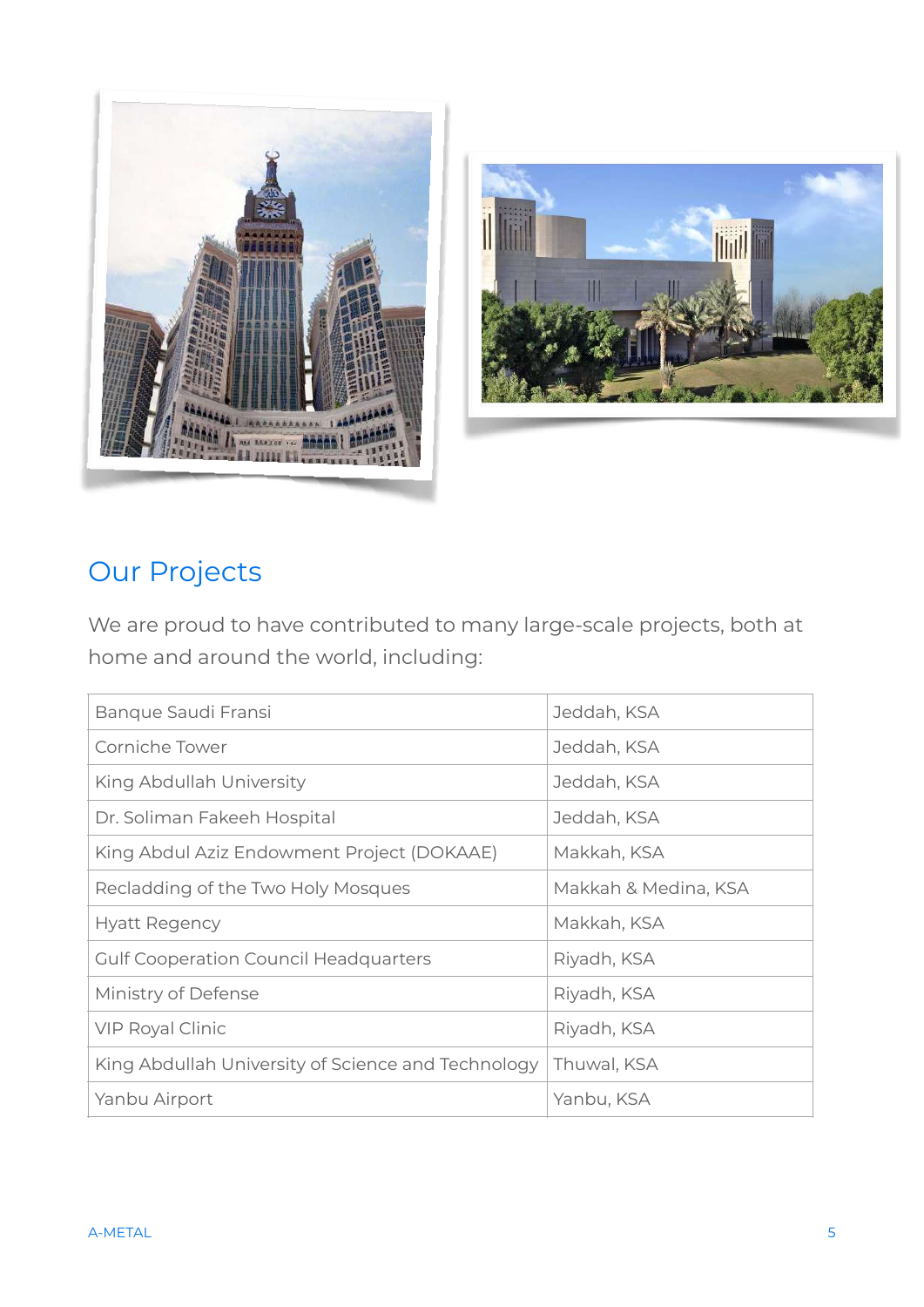| Ahmadiah Project                 | Kuwait City, Kuwait          |
|----------------------------------|------------------------------|
| Amiri Diwan                      | Kuwait City, Kuwait          |
| Al Najada Complex                | Doha, Qatar                  |
| Al Wajba Family Shopping Complex | Doha, Qatar                  |
| American Hospital Dubai          | Dubai, UAE                   |
| Zabeel Palace                    | Dubai, UAE                   |
| <b>Etisalat Tower</b>            | Fujairah, UAE                |
| Central Bank of Oman             | Muscat, Oman                 |
| Sultan Qaboos Grand Mosque       | Muscat, Oman                 |
| Al Alam Palace                   | Muscat, Oman                 |
| Jordan Ahli Bank                 | Amman, Jordan                |
| Grand Hyatt Amman                | Amman, Jordan                |
| Sheraton Aleppo                  | Aleppo, Syria                |
| Conrad Istanbul Bosphorus        | Istanbul, Turkey             |
| Sabanci Center Twin Towers       | Istanbul, Turkey             |
| <b>Grand Hotel Ontur Cesme</b>   | Cesme, Turkey                |
| Eşrefpaşa Hospital               | Izmir, Turkey                |
| <b>Hilton Nicosia</b>            | Nicosia, Cyprus              |
| <b>Beert Building</b>            | Antwerp, Belgium             |
| Rue Bara Office Complex          | Anderlecht, Belgium          |
| Rüsselsheim Complex              | Rüsselsheim, Germany         |
| Office Building                  | Oliveira do Bairro, Portugal |
| Kun lam Statue                   | Macau                        |
| Bausch + Lomb New York           | New York, USA                |

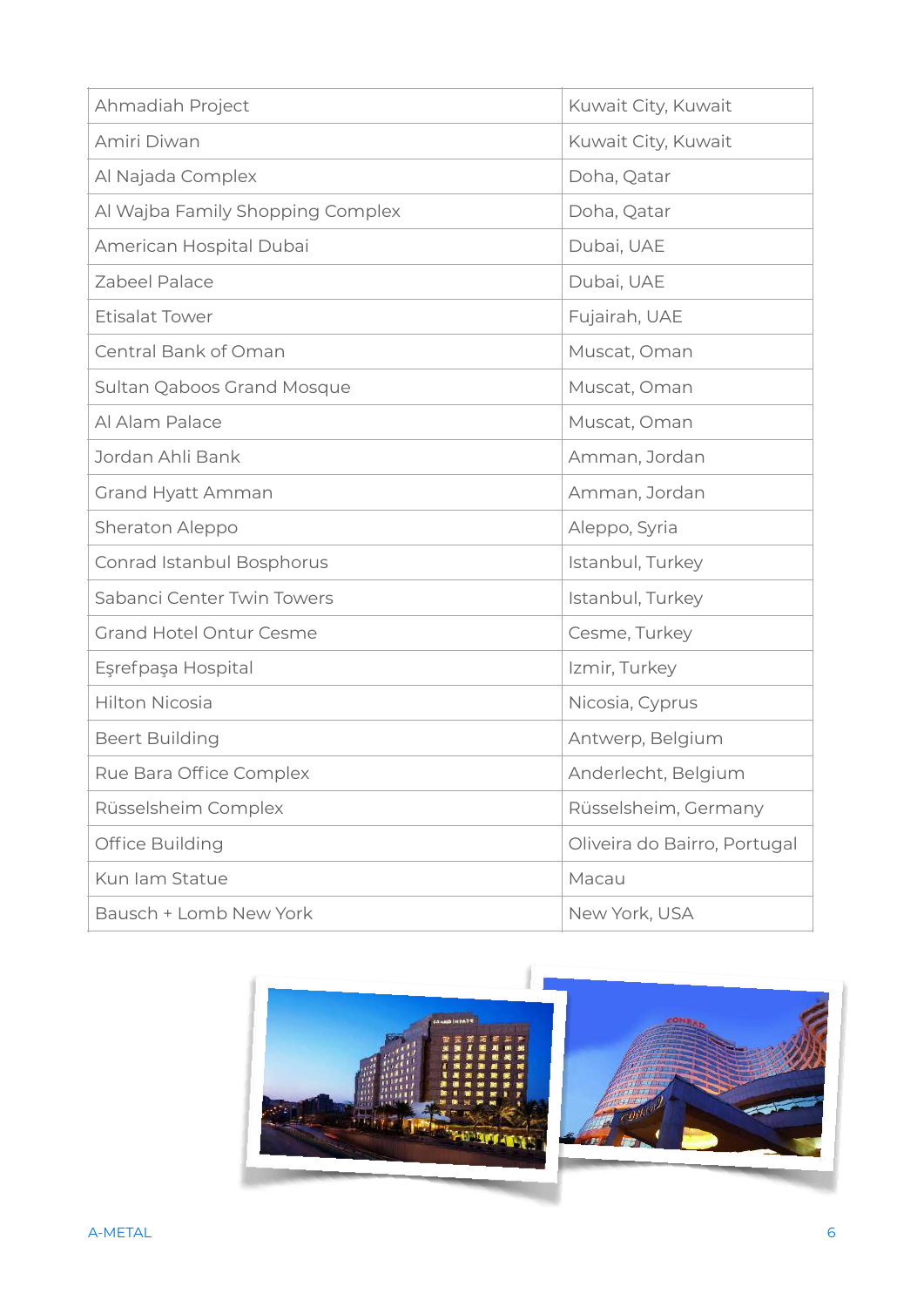# Our Mission

Our mission is to make high-quality products that meet the needs and expectations of our clients.

This is achieved through continuous investment in state-of-the-art technology and equipment and the constant improvement of our products and services.

## Our Values

We are committed to:

#### **OUALITY**

A-Metal offers products of superior quality that meet British and European standards. All products are thoroughly tested by our quality controllers and by independent test organizations and laboratories.

#### **PROMPTNESS**

A-Metal guarantees fast response to orders received from anywhere in the world.

#### CUSTOMER SATISFACTION

A-Metal customer service representatives work around the clock to provide support and assistance to our clients.

#### Our Vision

A-Metal has consistently increased its market share, and plans to grow further.

Our objective is to become the undisputed market leader in the Gulf and the Middle East.